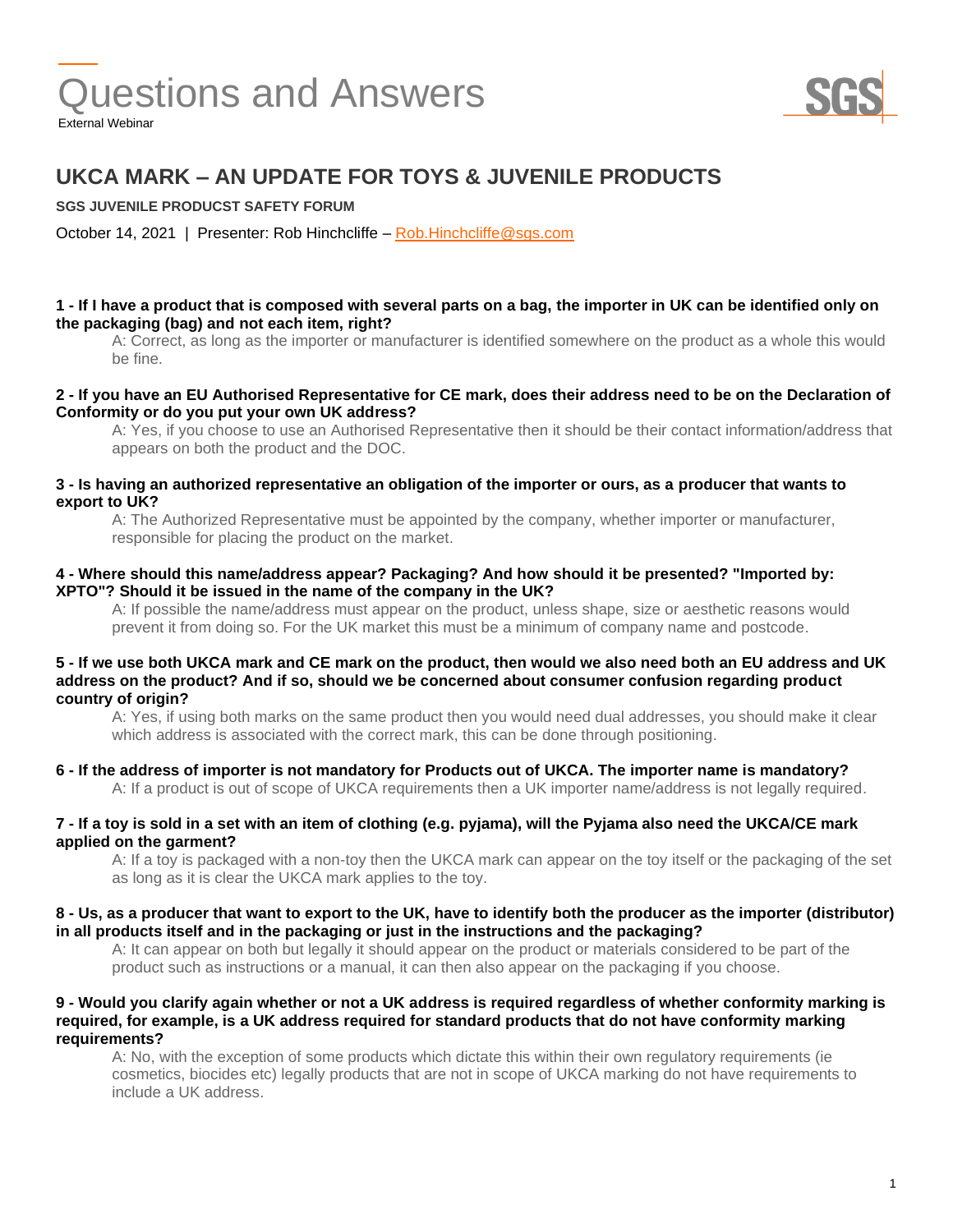

#### **10 - If a product has been tested against the toy safety directive, does this mean it is also compliant to the UK standards and therefore be able to be UKCA/ UKNI marked?**

A: If tested and passed to the Toys Safety Requirements then yes, this would be considered compliant and can have the UKCA mark applied in the UK, the UKNI mark should not be used on self-certified products, for Northern Ireland a toy should carry the CE mark.

### **11 - Can we place the address on unit packaging?**

A: Only if the address is incapable of being placed on the product for the reasons previously given (size, shape or aesthetics).



You can also receive our publications and news by email. Click [here](http://www.sgs.com/subscribe) to subscribe.



# **SafeGuards and**

Safeguards inform you of regulatory and technical news on consumer goods. Product Recalls details product recalls of non-food consumer goods in the EU, US, Canada and Australia.





## **Product Recalls Consumer Compact SGS Alerts**

Focusing on the Consumer Goods and Retail industry, SGS experts provide insights on international developments, new regulations, case studies and updates on SGS activities.

Select your preferences and receive news, webinar and trade show invitations related to the Consumer Goods and Retail industry

## **LATEST NEWS**

Brazil Issues Legislation for Baby Bottles and Teats - [Read the news](https://www.sgs.com/en/news/2021/09/safeguards-12621-brazil-issues-legislation-for-baby-bottles-and-teats?dc=http&lb=) Amendment to the European Standard on Mattresses for Cots and Cribs - [Read the news](https://www.sgs.com/en/news/2021/08/safeguards-11421-amendment-to-the-european-standard-on-mattresses-for-cots-and-cribs?dc=http&lb=)

New European Standard on Seating for Children Published – [Read the news](https://www.sgs.com/en/news/2021/08/safeguards-11521-new-european-standard-on-seating-for-children-published?dc=http&lb=)